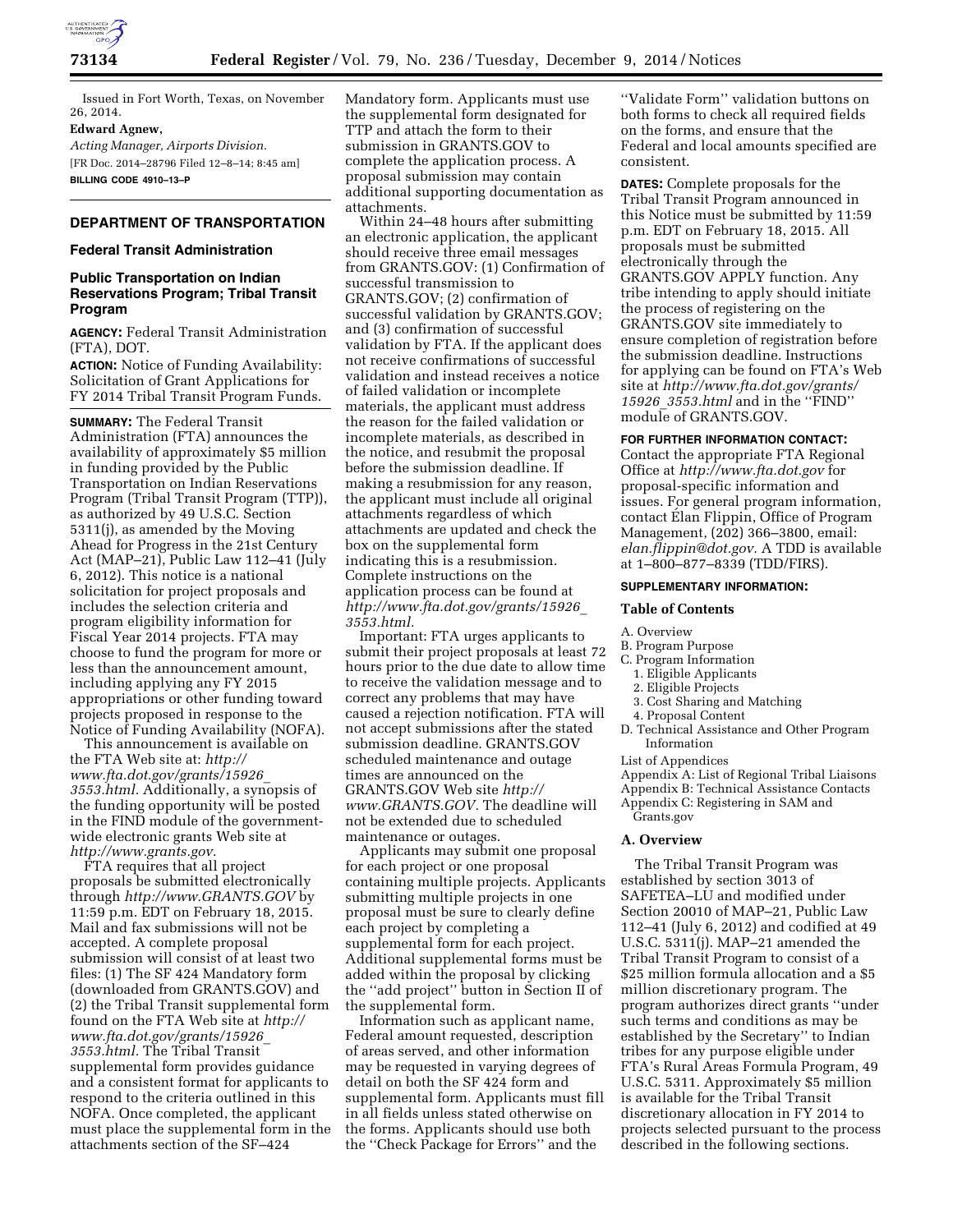### **B. Program Purpose**

The primary purpose of these competitively selected grants is to support planning, capital, and, in limited circumstances, operating assistance for tribal public transit services. Funds distributed to Indian tribes under the TTP should NOT replace or reduce funds that Indian tribes receive from States through FTA's Section 5311 program. Specific project eligibility under this competitive allocation is described in Section C–2 below. Priority consideration will be given to eligible projects that help to expand ladders of opportunity. Examples could include enhancing access to work, educational, and other training opportunities, and supporting partnerships that expand access to other governmental, health, medical, education, social, human service, and transportation providers to improve coordinated delivery of services.

#### **C. Program Information**

#### *1. Eligible Applicants*

Eligible applicants include federally recognized Indian tribes or Alaska Native villages, groups, or communities as identified by the U.S. Department of Interior (DOI), Bureau of Indian Affairs (BIA). As evidence of Federal recognition, an Indian tribe may submit a copy of the most up-to-date **Federal Register** Notice published by DOI, BIA: Entities Recognized and Eligible to Receive Service from the United States Bureau of Indian Affairs (79 FR 4748, January 29, 2014). To be an eligible recipient, an Indian tribe must have the requisite legal, financial and technical capabilities to receive and administer Federal funds under this program. Applicants must be registered in the System for Award Management (SAM) database (instructions for registration are located under Appendix C) and maintain an active SAM registration with current information at all times during which it has an active Federal award or an application or plan under consideration by FTA.

#### *2. Eligible Projects*

Eligible projects include public transportation planning, capital and operating projects, in limited circumstances. Public transportation includes regular, continuing shared-ride surface transportation services open to the public or open to a segment of the public defined by age, disability, or low income. FTA will award grants to eligible Indian tribes located in rural areas. Specific types of projects include: Capital projects for start-ups, replacement or expansion needs;

operating assistance for start-ups; and planning projects up to \$25,000. Indian tribes applying for capital replacement or expansion needs must demonstrate a sustainable source of operating funds for existing or expanded services. FY 2013 was considered a transition year for the discretionary program and Indian tribes who did not receive an FY 2013 formula apportionment or only received a Tier 3 allocation were allowed to apply for operating assistance under the discretionary program. This transition period gave tribes an opportunity to receive operating funds to run their transit systems and report Vehicle Revenue Miles (VRMs) to the National Transit Database (NTD) for inclusion in the FY14 formula program. In FY 2014, FTA will only consider operating assistance requests from tribes without existing transit service, or those tribes who received a TTP formula allocation of less than \$20,000.

#### *3. Cost Sharing or Matching*

There is a 90 percent Federal share for projects selected under the TTP discretionary program, unless the Indian tribe can demonstrate a financial hardship in its application. FTA is interested in the Indian tribe's financial commitment to the proposed project, thus the proposal should include a description of the Indian tribe's financial commitment.

# *4. Proposal Content (All Applicants Must Completely Respond to Items in This Section To Be Considered for TTP Funding)*

The following information MUST be included on the SF 424 and supplemental forms for all TTP funding proposals:

### *i.* Proposal Information

a. Name of federally-recognized tribe and, if appropriate, the specific tribal agency submitting the application.

b. Dun and Bradstreet (D&B) Data Universal Numbering System (DUNS) number if available. (Note: If selected, applicant will be required to provide DUNS number prior to grant award).

c. Contact information including: Contact name, title, address, fax and phone number, and email address if available.

d. Description of public transportation services including areas currently served by the tribe, if any.

e. Name of person(s) authorized to apply on behalf of the tribe (attach a signed transmittal letter) must accompany the proposal.

# ii. Project Information

# a. Project Description

Indicate the category for which funding is requested; *i.e.,* project type: Capital, operating or planning, and then indicate the project purpose; *i.e.,* startup, expansion or replacement. Describe the proposed project and what it will accomplish (*e.g.,* number and type of vehicles, routes, service area, schedules, type of services, fixed route or demand responsive, safety aspects), route miles (if fixed route), ridership numbers expected (actual if an existing system, estimated if a new system), major origins and destinations, population served, and whether the tribe provides the service directly, contracts for services, and note vehicle maintenance plans.

#### b. Project Timeline

Include significant milestones such as date of contract for purchase of vehicle(s), actual or expected delivery date of vehicles; facility project phases (*e.g.* NEPA compliance, design, construction); or dates for completion of planning studies. If applying for operational funding for new services, indicate the period of time funds are used to operate the system (*e.g.* one year). This section should also include any needed timelines for tribal council project approvals, if applicable.

#### c. Budget

Provide a detailed budget for each proposed purpose noting the Federal amount requested and any additional funds that will be used. An Indian tribe use allow up to 15 percent of a grant award for capital projects for specific project-related planning and administration, and the indirect costs rate may not exceed ten percent (if necessary add as an attachment) of the total amount requested/awarded.

#### d. Technical, Legal, Financial Capacity

Indian tribes must be able to demonstrate adequate capacity in technical, legal and financial areas to be considered for funding. Every proposal MUST describe this capacity to implement the proposed project.

1. Technical Capacity: Provide examples of the Indian tribe's management of other Federal projects, including previously funded FTA projects and/or similar types of projects for which funding is being requested. Describe the resources the Indian tribe has to implement the proposed transit project.

2. Legal Capacity: Provide documentation or other evidence to show that the applicant is a federally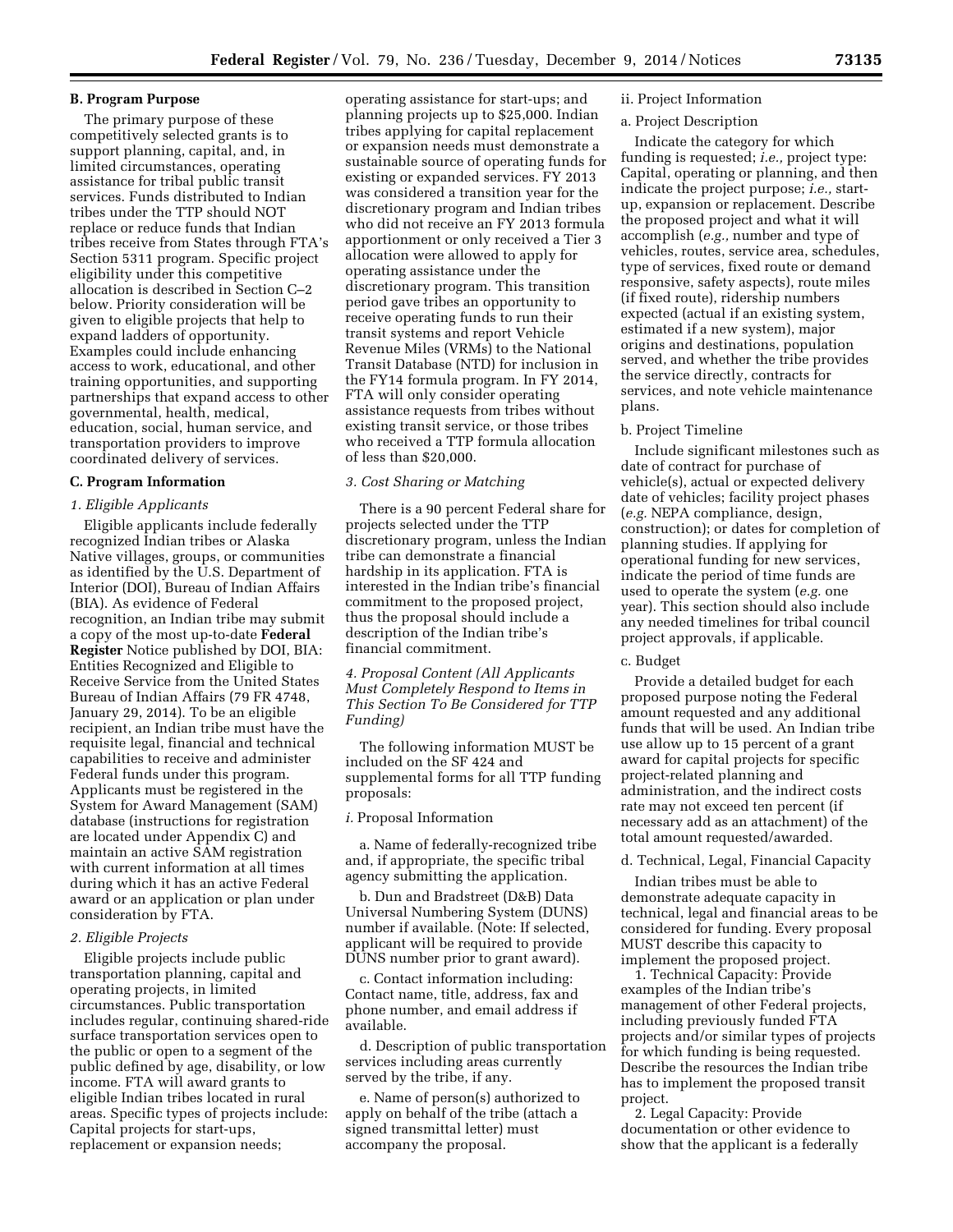recognized Indian tribe and has an authorized representative to execute legal agreements with FTA on behalf of the Indian tribe. If applying for capital or operating funds, identify whether the Indian tribe has appropriate Federal or State operating authority.

3. Financial Capacity: Provide documentation or other evidence to show that the Indian tribe has adequate financial systems in place to receive and manage a Federal grant. Describe the Indian tribe's financial systems and controls. Describe other sources of funds the Indian tribe manages and describe the long-term financial capacity to maintain the proposed or existing transit services.

# *5. Evaluation Criteria for Operating and Capital Assistance Requests*

Applications will be grouped into their respective category for review and rating purposes. Applicants must address criteria in Sections *i–v* for operating and capital requests. Applicants applying for planning grants must address evaluation criteria in Section *vi.* 

*i.* Planning and Local/Regional Prioritization

In this section, the applicant should describe how the proposed project was developed and demonstrate that there is a sound basis for the project and that the applicant is ready to implement the project if funded. Information may vary depending upon how the planning process for the project was conducted and what is being requested. Planning and local/regional prioritization should consider and address the following areas:

a. Describe the planning document and/or the planning process conducted to identify the proposed project.

b. Provide a detailed project description including the proposed service, vehicle and facility needs, and other pertinent characteristics of the proposed or existing service implementation.

c. Identify existing transportation services in and near the proposed service area and document in detail, whether the proposed project will provide opportunities to coordinate service with existing transit services, including human service agencies, intercity bus services, or other public transit providers.

d. Discuss the level of support by the community and/or tribal government for the proposed project.

e. Describe how the mobility and client-access needs of tribal human service agencies were considered in the planning process.

f. Describe what opportunities for public participation were provided in the planning process and how the proposed transit service or existing service has been coordinated with transportation provided for the clients of human service agencies, with intercity bus transportation in the area, or with any other rural public transit providers.

g. Describe how the proposed service complements rather than duplicates any currently available services.

h. Describe the implementation schedule for the proposed project, including time period, staffing, and procurement.

i. Describe any other planning or coordination efforts not mentioned above.

*ii. Project Readiness:* In this section, the applicant should describe readiness to implement the project. This involves assessing whether:

a. Project is a Categorical Exclusion (CE) or the required environmental work has been initiated or completed for construction projects requiring an Environmental Assessment (EA) or Environmental Impact Statement (EIS) under, among others, the National Environmental Policy Act of 1969, as amended.

b. Project implementation plans are complete, including initial design of facilities projects.

c. Project funds can be obligated and the project can be implemented quickly, if selected.

d. Applicant demonstrates the ability to carry out the proposed project successfully.

## *iii.* Demonstration of Need

FTA will evaluate each project to determine the need for resources. In addition to the project-specific criteria, this will include evaluating the project's impact on service delivery and whether the project represents a one-time or periodic need that cannot reasonably be funded from the FTA program formula allocations or State and/or local resources. In this section, the proposal should demonstrate the transit needs of the Indian tribe and discuss how the proposed transit improvements or the new service will address the identified transit needs. Proposals should include information such as destinations and services not currently accessible by transit, needs for access to jobs or health care, safety enhancements or special needs of elders and individuals with disabilities, income-based community needs, or other mobility needs. If an applicant received a planning grant in previous fiscal years, it should indicate the status of the planning study and

how the proposed project relates to that study.

Capital expansion or replacement projects should also address the following in the proposal. If the proposal is for capital funding associated with an expansion or expanded service, the applicant should describe how current or growing demand for the service necessitates the expansion (and therefore, more capital) and/or the degree to how the project is addressing a current capacity constraint. Capital replacement projects should include information about the age, condition, and performance of the asset to be replaced by the proposed project and/or how the replacement may be necessary to maintain the transit system in a state of good repair.

#### *iv.* Demonstration of Benefits

In this section, proposals should identify expected or, in the case of existing service, achieved, project benefits. FTA is particularly interested in how these investments will improve the quality of life for the tribe and surrounding communities. Applicants should describe how the transportation service or capital investment will provide greater access to employment opportunities, educational centers, healthcare, or other needs that profoundly impact the quality of life for the community, as described in the program purpose above. Please note, DOT recognizes that a formal benefitcost analysis can be particularly burdensome on Tribal governments. Therefore, the Department is providing flexibility to Tribal governments to demonstrate benefits—including some of the following examples—for the purposes of this notice. Possible examples include increased or sustained ridership and daily trips, improved service, elimination of gaps in service, improved operations and coordination, increased reliability, health care, education, and economic benefits to the community. Benefits can be demonstrated by identifying the population of community members in the proposed project service area and estimating the number of daily one-way trips the proposed transit service will provide or the actual number of individual riders served. Applicants are encouraged to consider qualitative and quantitative benefits to the Indian tribe and to the surrounding communities that are meaningful to them.

Based on the information provided under the demonstration of benefits, proposals will be rated based on four factors:

a. Will the project improve transit efficiency or increase ridership?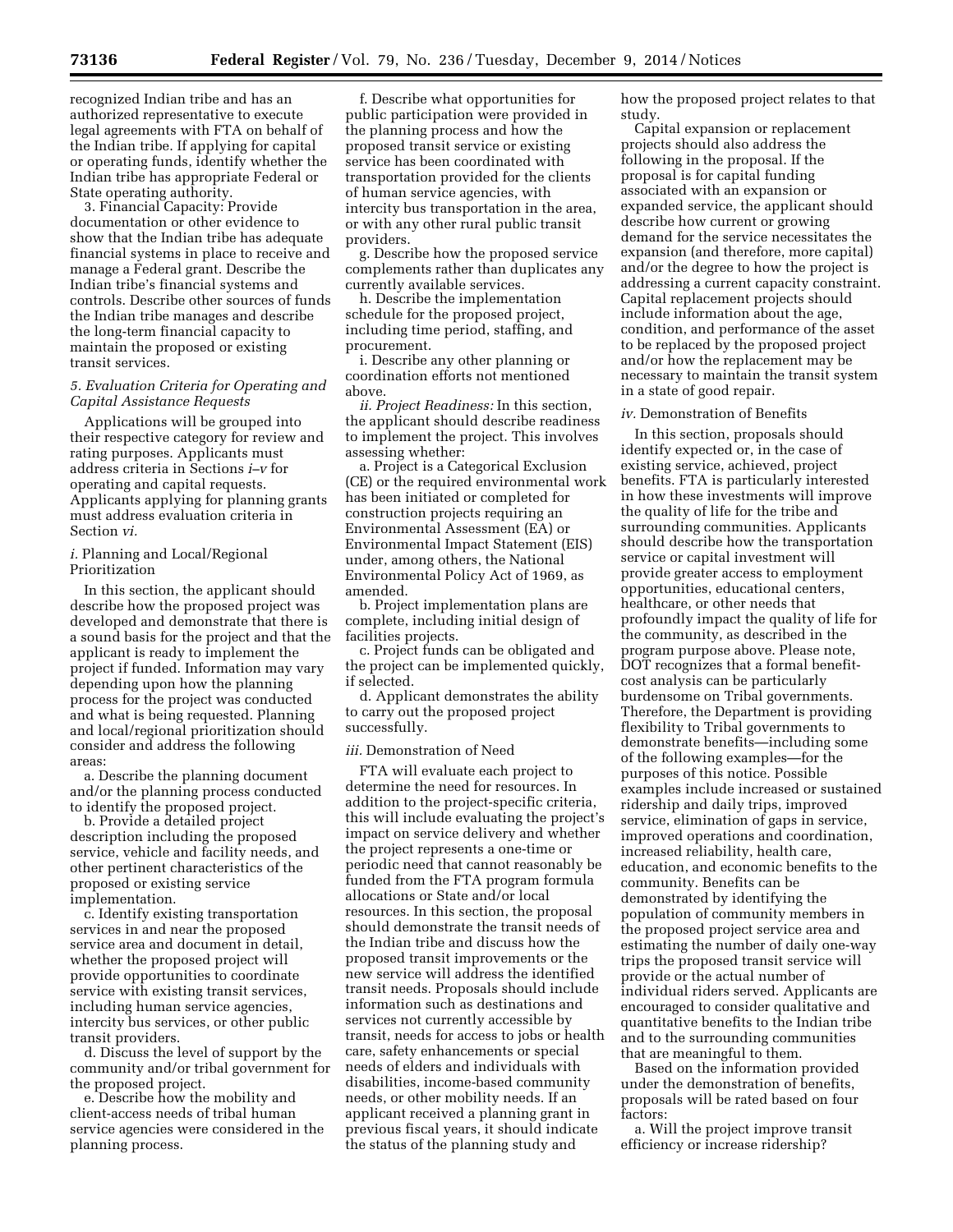b. Will the project improve or maintain mobility, or eliminate gaps in service for the Indian tribe?

c. Will the project improve or maintain access to important destinations and services?

d. Are there other qualitative benefits, such as greater access to jobs, education and health care?

*v.* Financial Commitment and Operating Capacity

In this section, the proposal should identify the source of local match (10 percent is required for all operating and capital projects), and any other funding sources used by the Indian tribe to support proposed transit services, including human service transportation funding, FHWA's Tribal Transportation Program funding, or other FTA programs. If requesting the local match to be waived based on financial hardship, the applicant must submit budgets and sources of other revenue to demonstrate hardship. FTA will review this information and notify tribes at the time of award if the waiver is approved. If applicable, the applicant should also describe how prior year TTP funds were spent to date to support the service. Additionally, Indian tribes applying for operating of new services should provide a sustainable funding plan that demonstrates how it intends to maintain operations.

The proposal should describe any other resources the Indian tribe will contribute to the project, including inkind contributions, commitments of support from local businesses, donations of land or equipment, and human resources, and describe to what extent the new project or funding for existing service leverages other funding. Based upon the information provided, the proposals will be rated on the extent to which the proposal demonstrates that:

a. TTP Funding does not replace existing funding;

b. The Indian tribe will provide nonfinancial support to the project;

c. The Indian tribe is able to demonstrate a sustainable funding plan; and

d. Project funds are used in coordination with other services for efficient utilization of funds.

*vi.* Evaluation Criteria for Planning Proposals

For planning grants, the proposal should describe, in no more than three pages, the need for and a general scope of the proposed study. The proposal should also address the following:

1. What is the tribes' long-term commitment to transit?

2. How will the proposed study be implemented and/or further tribal transit.

# *6. Review and Selection Process*

A technical evaluation committee will review proposals under the project evaluation criteria. Members of the technical evaluation committee and other involved FTA staff reserve the right to screen, rate the applications, and seek clarification about any statement in an application.

After consideration of the findings of the technical evaluation committee, the FTA Administrator will determine the final selection and amount of funding for each project. Geographic diversity and the applicant's receipt and management of other Federal transit funds may be considered in FTA's award decisions. FTA expects to announce the selected projects and notify successful applicants in summer 2015.

Once successful applicants are announced, they will work with the appropriate Regional office to develop a grant application consistent with the selected proposal in FTA's electronic grant award and management system.

### **D. Technical Assistance and Other Program Information**

This program is not subject to Executive Order 12372, ''Intergovernmental Review of Federal Programs.'' FTA will consider

applications for funding only from eligible recipients for eligible projects listed in Section C–2. Due to funding limitations, applicants that are selected for funding may receive less than the amount requested. Complete applications must be submitted through GRANTS.GOV no later than February 18, 2015.

Additionally, FTA is continuing to expand its technical assistance and oversight of tribes receiving funds under this program by conducting technical assistance assessments. These assessments will include discussion of compliance areas and program requirements pursuant to the Master Agreement, a site visit and technical assistance from FTA and its contractors. To assist tribes with understanding program requirements, FTA will conduct Tribal Transit Technical Assistance Workshops in FY 2015. FTA plans to begin assessments in FY 2015, giving tribes an opportunity to attend offered workshops. FTA will use these assessments as a tool to focus on areas of improvement and as an indication of the areas where technical assistance is needed.

FTA will post information about upcoming workshops to its Web site and will disseminate information about the reviews through its Regional offices. A list of Tribal Liaisons is available on FTA's Web site at *[http://](http://www.fta.dot.gov/grants/15926_3553.html)  [www.fta.dot.gov/grants/15926](http://www.fta.dot.gov/grants/15926_3553.html)*\_*3553. [html](http://www.fta.dot.gov/grants/15926_3553.html)* and in Appendix A of this document.

Applicants may also receive technical assistance for application development by contacting their FTA regional tribal liaison, or the National Rural Transportation Assistance Program office (Appendix B). Contact information for FTA's regional offices can be found on FTA's Web site at *[www.fta.dot.gov.](http://www.fta.dot.gov)* 

#### **Therese W. McMillan,**

*Acting Administrator.* 

## **Appendix A**

# FTA REGIONAL TRIBAL LIAISONS

| Region 1-Boston                                                                                                                  | Region 6-Ft. Worth                                                                                                                                                        |
|----------------------------------------------------------------------------------------------------------------------------------|---------------------------------------------------------------------------------------------------------------------------------------------------------------------------|
| Regional Tribal Liaison: Sean Sullivan                                                                                           | Regional Tribal Liaisons: Lynn Hayes and Luciana Nears.                                                                                                                   |
| States served: Connecticut, Maine, Massachusetts, New Hampshire,                                                                 | States served: Arkansas, Louisiana, Oklahoma, New Mexico and                                                                                                              |
| Rhode Island, and Vermont                                                                                                        | Texas.                                                                                                                                                                    |
| Region 2-New York                                                                                                                | Region 7-Kansas City, MO                                                                                                                                                  |
| Regional Tribal Liaison: Darin Allan                                                                                             | Regional Tribal Liaison: Cathy Monroe.                                                                                                                                    |
| States served: New Jersey, New York, New York Metropolitan Office                                                                | States served: Iowa, Kansas, Missouri, and Nebraska.                                                                                                                      |
| Region 3-Philadelphia<br>States served: Delaware, Maryland, Pennsylvania, Virginia, West Vir-<br>ginia, and District of Columbia | Region 8-Denver<br>Regional Tribal Liaisons: Jennifer Stewart and David Beckhouse.<br>States served: Colorado, Montana, North Dakota, South Dakota, Utah,<br>and Wyoming. |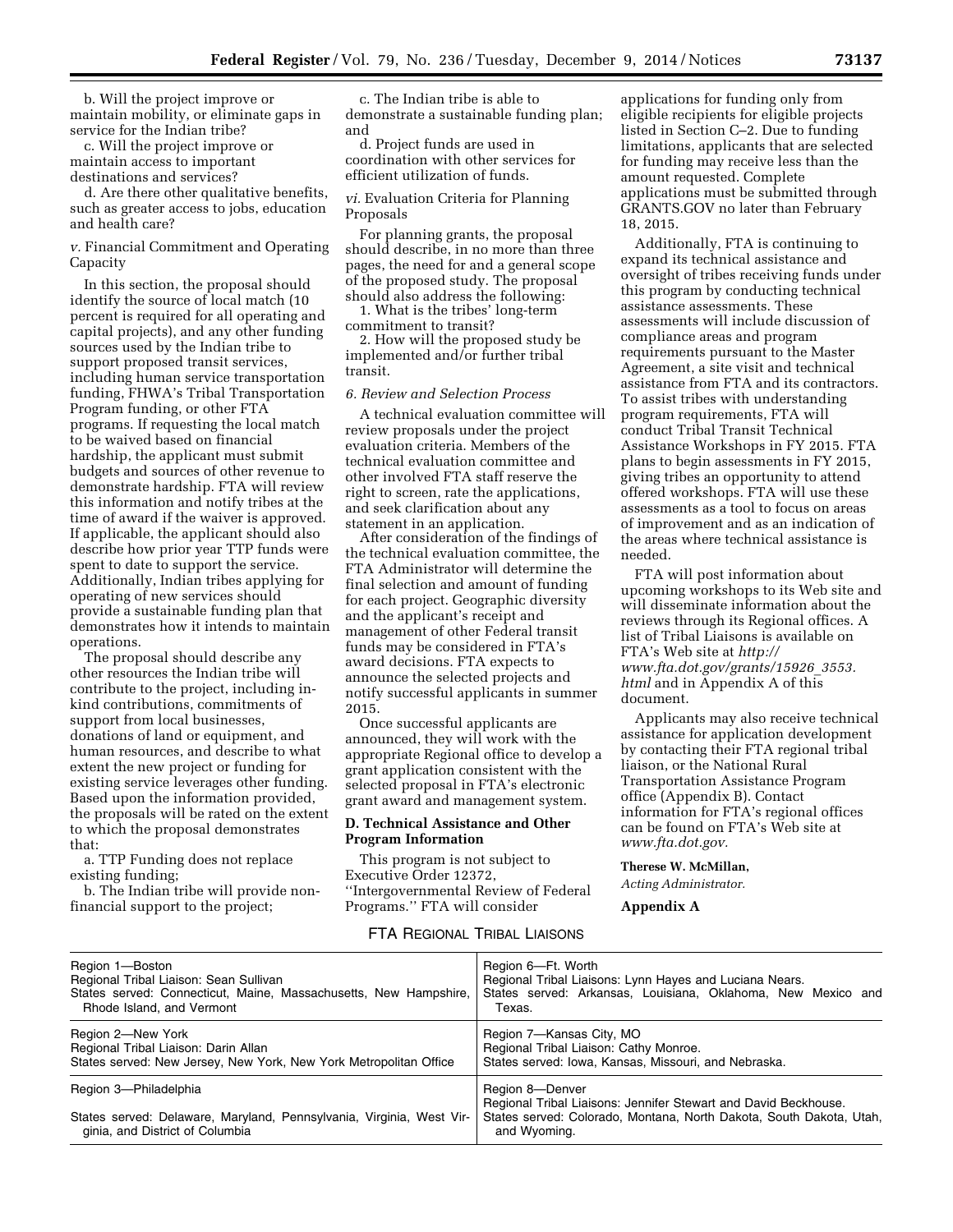# FTA REGIONAL TRIBAL LIAISONS—Continued

| Region 4-Atlanta                                                                                                                                                  | Region 9-San Francisco                                                                                                |
|-------------------------------------------------------------------------------------------------------------------------------------------------------------------|-----------------------------------------------------------------------------------------------------------------------|
| Regional Tribal Liaison: Tajsha LaShore                                                                                                                           | Regional Tribal Liaison: Dominique Paukowits.                                                                         |
| States served: Alabama, Florida, Georgia, Kentucky, Mississippi, North                                                                                            | States served: American Samoa, Arizona, California, Guam, Hawaii,                                                     |
| Carolina, Puerto Rico, South Carolina, Tennessee, and Virgin Islands                                                                                              | Nevada, and the Northern Mariana Islands.                                                                             |
| Region 5-Chicago<br>Regional Tribal Liaisons: Susan Orona and Angelica Salgado<br>States served: Illinois, Indiana, Michigan, Minnesota, Ohio, and Wis-<br>consin | Region 10-Seattle<br>Regional Tribal Liaison: Scot Rastelli.<br>States served: Alaska, Idaho, Oregon, and Washington. |

#### **Appendix B**

#### TECHNICAL ASSISTANCE CONTACTS

| Alaska Tribal Technical Assistance Program, Kim Williams, University<br>of Alaska, Fairbanks, P.O. Box 756720, Fairbanks, AK 99775-6720,<br>(907)842-2521, (907)474-5208, williams@nushtel.net, http://commu-<br>nity.uaf.edu/~alaskattac. Service area: Alaska.                                                                                                                                                                                                                                                                                | Northern Plains Tribal Technical Assistance Program, Dennis Trusty,<br>United Tribes Technical College, 3315 University Drive, Bismarck,<br>ND 58504, (701)255-3285 ext. 1262, (701)530-0635, nddennis@<br>hotmail.com, http://www.uttc.edu/forum/ttap/ttap.asp. Service area:<br>Montana (Eastern), Nebraska (Northern), North Dakota, South Da-<br>kota, Wyoming. |
|-------------------------------------------------------------------------------------------------------------------------------------------------------------------------------------------------------------------------------------------------------------------------------------------------------------------------------------------------------------------------------------------------------------------------------------------------------------------------------------------------------------------------------------------------|---------------------------------------------------------------------------------------------------------------------------------------------------------------------------------------------------------------------------------------------------------------------------------------------------------------------------------------------------------------------|
| National Indian Justice Center, Raquelle Myers, 5250 Aero Drive,<br>Santa Rosa, CA 95403, (707) 579-5507 or (800) 966-0662, (707)<br>579-9019, nijc@aol.com, http://www.nijc.org/ttap.html. Service area:<br>California, Nevada.                                                                                                                                                                                                                                                                                                                | Northwest Tribal Technical Assistance Program, Richard A. Rolland,<br>Eastern Washington University, Department of Urban Planning, Pub-<br>lic & Health Administration, 216 Isle Hall, Cheney, WA 99004,<br>(509)359-7485,<br>rrolland@ewu.edu,<br>(800)583-3187,<br>http://<br>www.ewu.edu/TTAP/. Service area: Idaho, Montana (Western), Or-<br>egon, Washington. |
| Tribal Technical Assistance Program at Colorado State University,<br>Ronald Hall, Rockwell Hall, Room 321, Colorado State University,<br>Fort Collins, CO 80523-1276, (800)262-7623, (970)491-3502, ron-<br>ald.hall@colostate.edu, http://ttap.colostate.edu/. Service area: Ari-<br>zona, Colorado, New Mexico, Utah.                                                                                                                                                                                                                         | Tribal Technical Assistance Program at Oklahoma State University,<br>James Self, Oklahoma State University, 5202 N. Richmond Hills<br>Road, Stillwater, OK 74078-0001, (405)744-6049, (405)744-7268,<br>jim.self@okstate.edu, http://ttap.okstate.edu/. Service area: Kansas,<br>Nebraska, (Southern), Oklahoma, Texas.                                             |
| Tribal Technical Assistance Program (TTAP), Bernie D. Alkire, 301–E<br>Dillman Hall, Michigan Technological University, 1400 Townsend<br>Drive, Houghton, MI 49931-1295, (888)230-0688, (906)487-1834,<br>balkire@mtu.edu, http://www.ttap.mtu.edu/. Service area: Alabama,<br>Arkansas, Connecticut, Delaware, Florida, Georgia, Illinois, Indiana,<br>Iowa, Kentucky, Louisiana, Maine, Maryland, Massachusetts, Michi-<br>gan, Minnesota, Mississippi, Missouri, New Hampshire, New Jersey,<br>New York, North Carolina, Ohio, Pennsylvania. | National RTAP (National Rural Transit Assistance Program), Contact:<br>Patti Monahan, National RTAP, 5 Wheeling Ave., Woburn, MA<br>01801, (781) 404-5015 (Direct), (781) 895-1122 (Fax), (888) 589-<br>6821 (Toll Free), pmonahan@nationalrtap.org, www.nationalrtap.org.                                                                                          |
| Community Transportation Association of America, The Resource Cen-<br>ter-800-891-0590, http://www.ctaa.org/.                                                                                                                                                                                                                                                                                                                                                                                                                                   |                                                                                                                                                                                                                                                                                                                                                                     |

# **Appendix C**

### **Registering In SAM and Grants.Gov**

Registration in Brief:

Registration takes approximately 3–5 business days, please allow 4 weeks for completion of all steps.

In order to apply for a grant, you and/or your organization must first complete the registration process in Grants.gov. The registration process for an Organization or an Individual can take between three to five business days or as long as four weeks if all steps are not completed in a timely manner. So please register in Grants.gov early.

The Grants.gov registration process ensures that applicants for Federal Funds have the basic prerequisites to apply for and to receive federal funds. Applicants for FTA discretionary funds must:

- Have a valid DUNS number
- Have a current registration in SAM (formerly CCR)
- Register and apply in Grants.gov

The required registration steps are described in greater detail on Grants.gov Web site. The following is a link to a helpful checklist and explanations published by Grants.gov to assist applicants: Organization Registration Checklist. If you have not recently applied for federal funds, we recommend that you initiate your search, registration, and application process with Grants.gov. Visiting the Grants.gov site will inform you of how to apply for grant opportunities, as well as assist you in linking to the other required registrations, *i.e.,* Dun & Bradstreet to obtain a DUNS Number, and System for Award Management (SAM).

Summary of steps (these steps are available in Grants.gov during registration): STEP 1: Obtain DUNS Number

Same day. If requested by phone (1–866– 705–5711) DUNS is provided immediately. If your organization does not have one, you will need to go to the Dun & Bradstreet Web site at *<http://fedgov.dnb.com/webform>*to obtain the number.

#### STEP 2: Register With SAM

Three to five business days or up to two weeks. If you already have a TIN, your SAM registration will take 3–5 business days to process. If you are applying for an EIN please allow up to 2 weeks. Ensure that your organization is registered with the System for Award Management (SAM) at System for Award Management (SAM). If your organization is not, an authorizing official of your organization must register.

STEP 3: Establish an Account in Grants.gov— Username & Password

Same day. Complete your AOR (Authorized Organization Representative) profile on Grants.gov and create your username and password. You will need to use your organization's DUNS Number to complete this step. *[https://](https://apply07.grants.gov/apply/OrcRegister) [apply07.grants.gov/apply/OrcRegister.](https://apply07.grants.gov/apply/OrcRegister)*  STEP 4: Grants.gov—AOR Authorization

\*Same day. The E-Business Point of Contact (E-Biz POC) at your organization